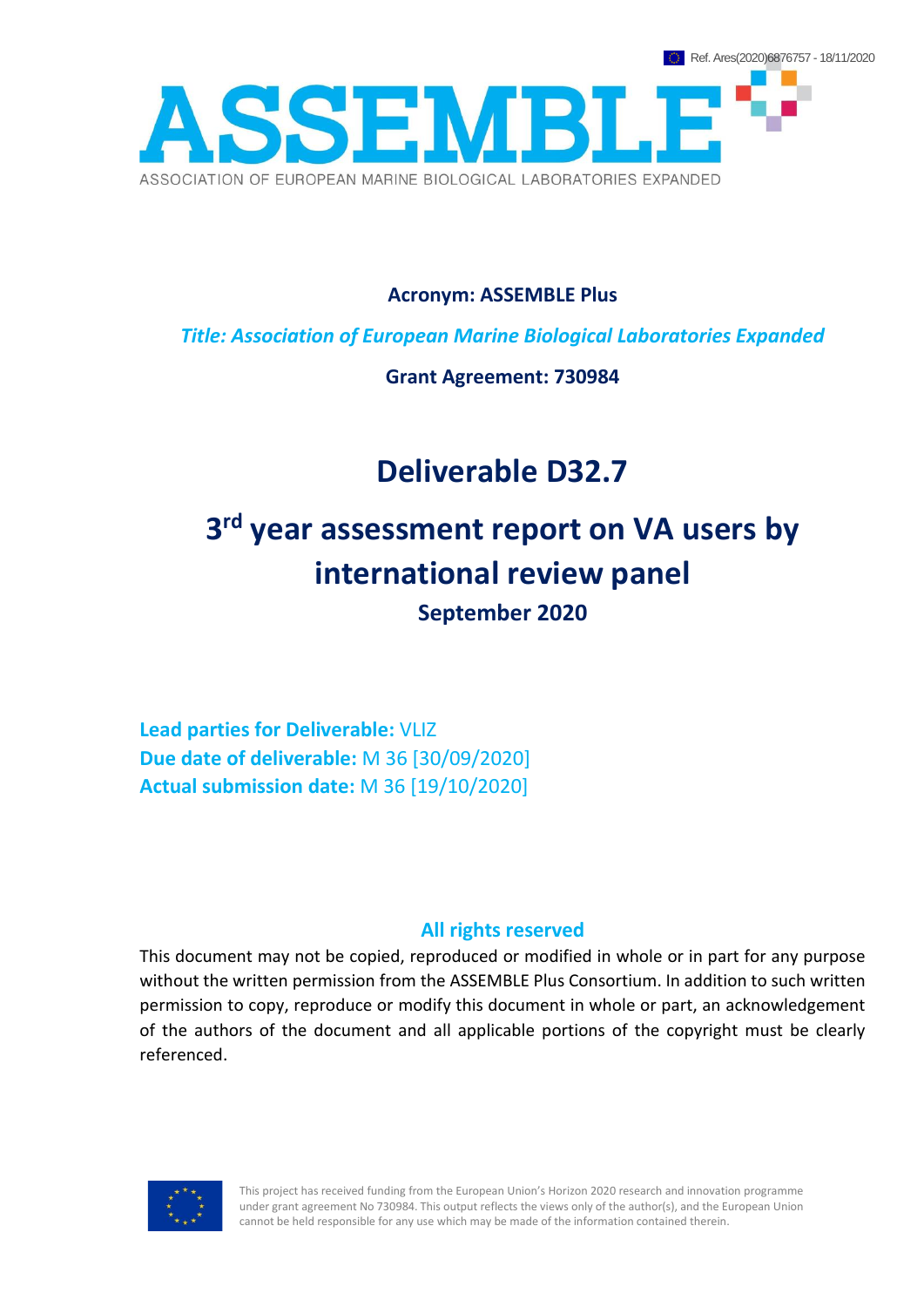

# **GENERAL DATA**

| Acronym:                                  |        | <b>ASSEMBLE Plus</b>                                                                                                                                                                                                                                                                                                                                                                                                                              |
|-------------------------------------------|--------|---------------------------------------------------------------------------------------------------------------------------------------------------------------------------------------------------------------------------------------------------------------------------------------------------------------------------------------------------------------------------------------------------------------------------------------------------|
| Contract N°:                              | 730984 |                                                                                                                                                                                                                                                                                                                                                                                                                                                   |
| <b>Start Date:</b>                        |        | 1 <sup>st</sup> October 2017                                                                                                                                                                                                                                                                                                                                                                                                                      |
| Duration:<br>48 months                    |        |                                                                                                                                                                                                                                                                                                                                                                                                                                                   |
| Deliverable number                        |        | D32.7                                                                                                                                                                                                                                                                                                                                                                                                                                             |
| Deliverable title                         |        | 3rd year assessment report on VA users by international review panel                                                                                                                                                                                                                                                                                                                                                                              |
| Submission due<br>date                    |        | 30/09/2020                                                                                                                                                                                                                                                                                                                                                                                                                                        |
| Actual submission<br>date                 |        | 19/10/2020                                                                                                                                                                                                                                                                                                                                                                                                                                        |
| WP number & title                         |        | <b>WP32 VA Virtual Access</b>                                                                                                                                                                                                                                                                                                                                                                                                                     |
| <b>WP Lead</b><br><b>Beneficiary</b>      |        | VLIZ                                                                                                                                                                                                                                                                                                                                                                                                                                              |
| Participants<br>(names &<br>institutions) |        | Davide Di Cioccio (ASSEMBLE Plus WP 2 participant), EMBRC ERIC;<br>Erwan Corre (EMBRC partner), Station Biologique de Roscoff (SBR);<br>Cymon J. Cox (ASSEMBLE Plus partner), Centro de Ciências do Mar<br>(CCMAR):<br>Juan Miguel González-Aranda (LifeWatch ERIC), LifeWatch HQ, Seville, Spain;<br>Mark Hoebeke (EMBRC partner), Station Biologique de Roscoff (SBR);<br>Dan Lear (ASSEMBLE Plus partner), Marine Biological Association (MBA) |

# **Dissemination Type**

| Report                             | ⋉              |
|------------------------------------|----------------|
| Websites, patent filling, etc.     | H              |
| <b>Ethics</b>                      | ΙI             |
| Open Research Data Pilot<br>(ORDP) | <b>Talling</b> |
| Demonstrator                       |                |
| Other                              |                |

#### **Dissemination Level**

| <b>Public</b>                                                                              | ΙXΙ |
|--------------------------------------------------------------------------------------------|-----|
| Confidential, only for members<br>of the consortium (including<br>the Commission Services) | ΙI  |



This project has received funding from the European Union's Horizon 2020 research and innovation programme under grant agreement No 730984. This output reflects the views only of the author(s), and the European Union cannot be held responsible for any use which may be made of the information contained therein.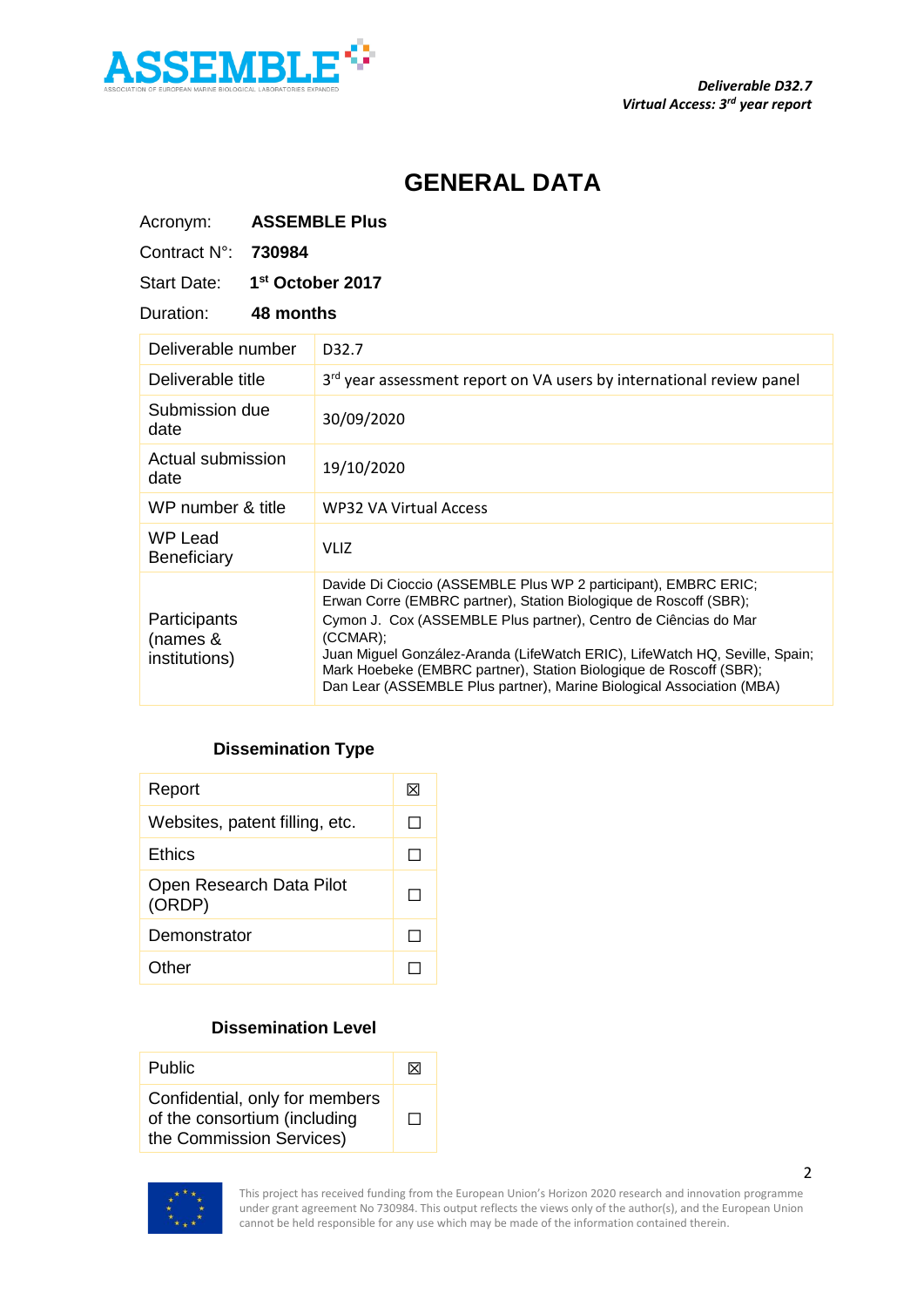

# **Document properties**

| Author(s)      | Erwan Corre, Cymon J. Cox, Juan Miguel González-Aranda, Mark Hoebeke, Dan Lear,<br>Davide Di Cioccio |  |
|----------------|------------------------------------------------------------------------------------------------------|--|
| Editor(s)      | Davide Di Cioccio                                                                                    |  |
| <b>Version</b> |                                                                                                      |  |

# **Abstract**

This is the first assessment of the international panel on the Virtual Access provision of ASSEMBLE Plus (from the beginning of the project to the end of the  $3<sup>rd</sup>$  year). The deliverable D32.3 (submitted on September 30, 2020) forms the main input to this panel.

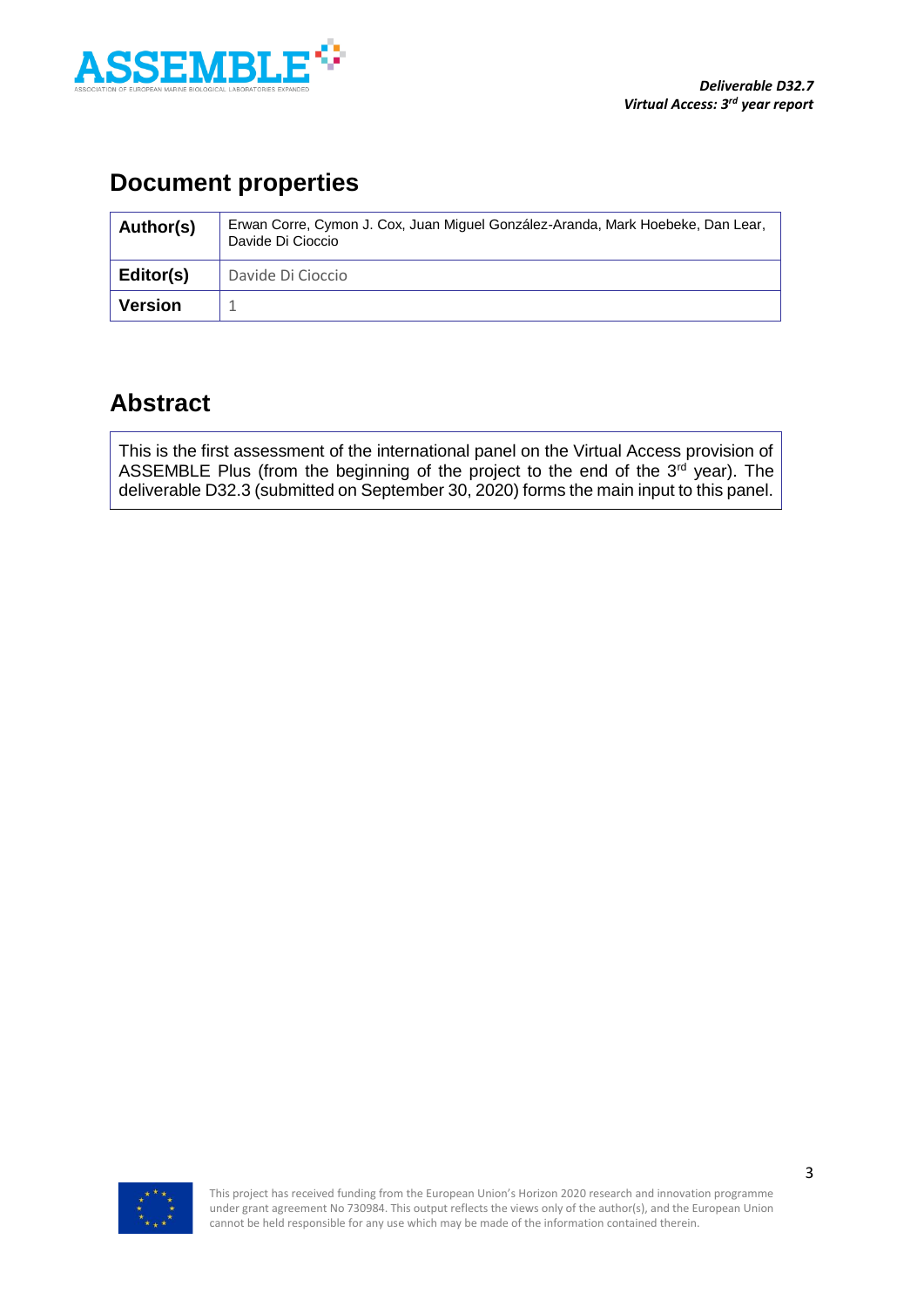

| 2. |                                                                             |  |
|----|-----------------------------------------------------------------------------|--|
|    |                                                                             |  |
|    |                                                                             |  |
|    |                                                                             |  |
| 3. | Evaluation of Virtual Access to scientific data tools, aka Virtual Research |  |
|    |                                                                             |  |
|    |                                                                             |  |
|    |                                                                             |  |
|    |                                                                             |  |
|    |                                                                             |  |
|    |                                                                             |  |
|    |                                                                             |  |
|    |                                                                             |  |

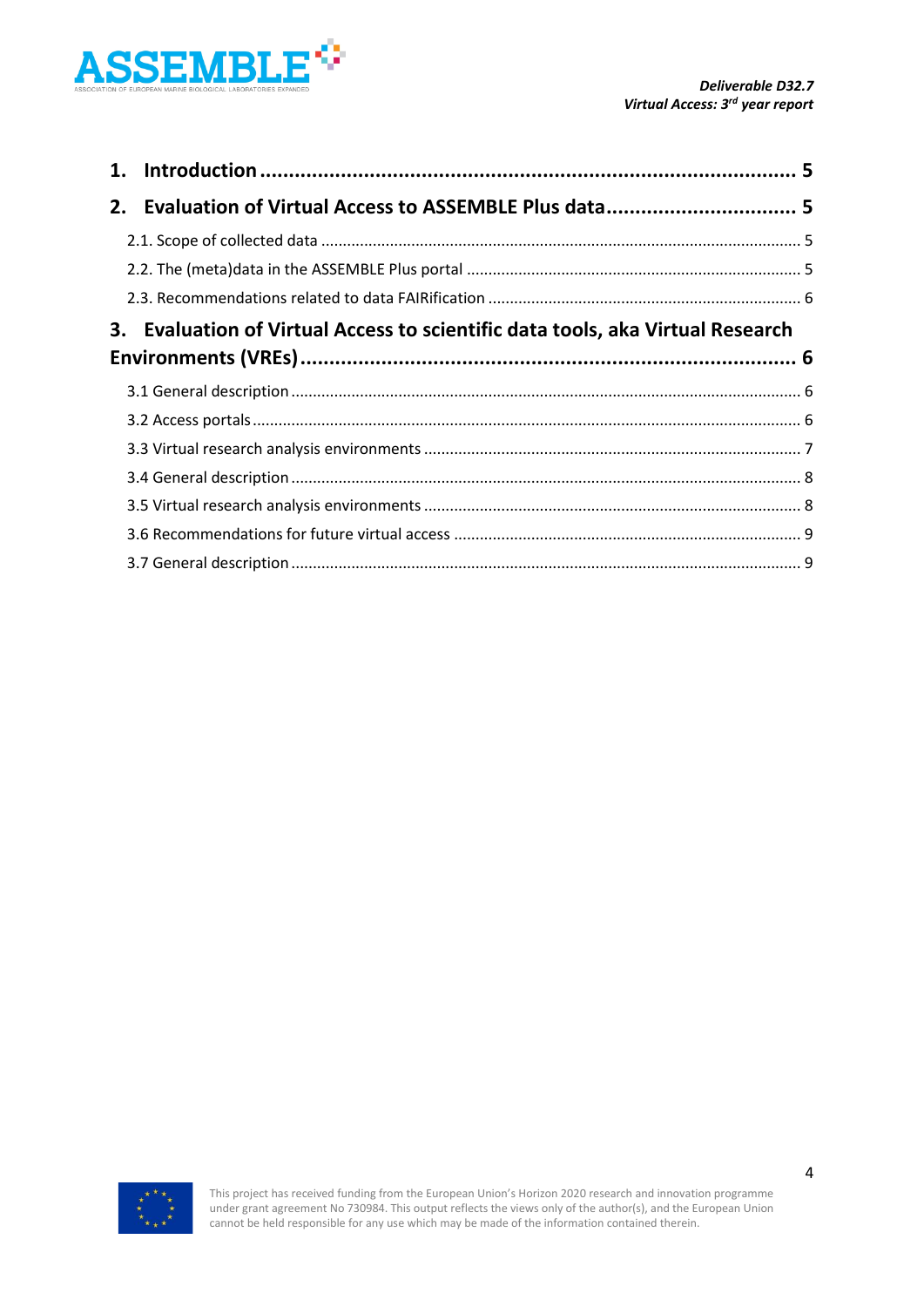

# <span id="page-4-0"></span>**1. Introduction**

This deliverable is an assessment of the Virtual Access that is provided by ASSEMBLE Plus via its website [www.assembleplus.eu.](http://www.assembleplus.eu/) Deliverable D32.3 (submitted on Sept 30, 2020) is the main input to the international panel that is conducting this assessment. Both of these reports cover the timeframe from the start of ASSEMBLE Plus until Sept 30, 2020.

The panel consist of the following:

- From ASSEMBLE Plus, as a work-package participant or from one of the partners:
	- o Cymon J. Cox (ASSEMBLE Plus partner), Centro de Ciências do Mar (CCMAR)
	- o Dan Lear (ASSEMBLE Plus partner), Marine Biological Association (MBA)
	- o Davide Di Cioccio (ASSEMBLE Plus WP2 participant, EMBRC-ERIC)
- From outside of ASSEMBLE Plus:
	- o Erwan Corre (EMBRC partner), Station Biologique de Roscoff (SBR)
	- o Juan Miguel González-Aranda (LifeWatch ERIC), LifeWatch HQ, Seville, Spain
	- o Mark Hoebeke (EMBRC partner), Station Biologique de Roscoff (SBR)

# <span id="page-4-2"></span><span id="page-4-1"></span>**2. Evaluation of Virtual Access to ASSEMBLE Plus data**

### *2.1. Scope of collected data*

The D32.3 report clearly defines the different types of data and metadata that have been collected, FAIRified, and made accessible through the ASSEMBLE Plus portal. It also mentions the various public repositories that data produced by ASSEMBLE Plus projects can use to store the actual data. However, it is not clear in the report to what extent ASSEMBLE Plus data producers can expect to be assisted in this task by dedicated ASSEMBLE Plus staff. Even if the report accurately emphasises in the recommendations section that achieving data FAIRification can be considered as potentially time-consuming and sometimes non-rewarding activities.

### *2.2. The (meta)data in the ASSEMBLE Plus portal*

<span id="page-4-3"></span>The report also details how to search for data using the dedicated search page. This page allows to use a single keyword either to search through the whole ASSEMBLE Plus collection, or in one of two subcollections (Long-Term or Long-Term Biological). Search results are lists of meta-data summaries which give access to more complete information.

It is not clear whether there is a means to be more specific about the metadata fields where the keyword has to be searched for. It would improve search efficiency if the user was allowed to narrow it down using a more advanced search form. In particular, it would allow for searches covering a specific geographical area and/or a given timespan. As this is metadata that users have entered when creating the IMIS record, it could be helpful to enable them to search using these criteria. Another relevant search criterion would be the licence of the dataset described in the metadata record, or the actual dataset availability. As

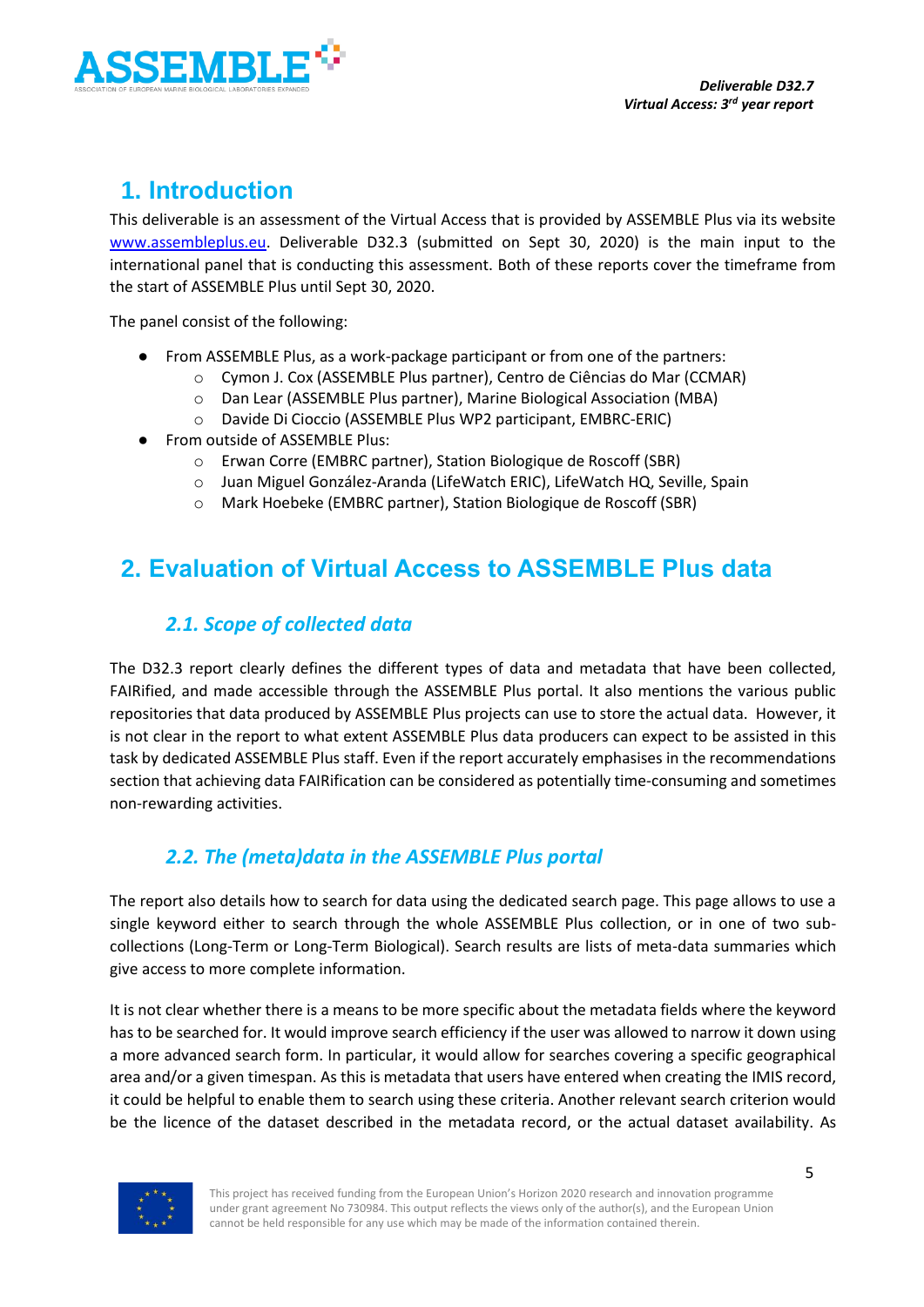

outlined in the report, there is a significant amount of records for which actual data is not readily available, and/or lacking an open access licence, or simply lacking a link to the dataset.

Also when searching by clicking on a component of the burst chart, the number of returned results doesn't match the figure of the component's tooltip (for example, as of this writing, the "Fish" component shows 177 whereas the search returns 173 records).

Finally, a factor favouring (meta)data re-use is the ability for third party projects to programmatically access the published resources through a well-defined API providing search and retrieval possibilities. The report does not mention whether this has been considered and planned or discarded or postponed.

## *2.3. Recommendations related to data FAIRification*

<span id="page-5-0"></span>The recommendations very accurately pinpoint the main issues still outstanding regarding widespread adoption of best practices in data FAIRIfication. The actual recommendations addressing these issues are also very sound and both tackle the technical aspects, as well as the more institutional ones, and are very complementary (i.e. trying to make FAIRification a bottom-up process and at the same time, making FAIRification a requirement at an institutional level). Overall, the recommendations being to some extent, the outcome of experience gathered throughout ASSEMBLE Plus regarding data management, they may be considered as real-world based and as such practical guidelines, both for the remainder of the ASSEMBLE Plus project, and for other related projects.

# <span id="page-5-1"></span>**3. Evaluation of Virtual Access to scientific data tools, aka Virtual Research Environments (VREs)**

#### <span id="page-5-2"></span>**Panellist: Erwan CORRE (EMBRC partner, Station Biologique de Roscoff (SBR))**

### *3.1 General description*

The report describes a list of VRE developed in the framework of the ASSEMBLE Plus project and allowing access to the datasets made available in the project. It also describes access to analysis environments developed by project partners (inside and outside the ASSEMBLE Plus) that can be used by ASSEMBLE partners to process part of their data.

The search interface of the tools is very functional and intuitive. The thumbnails and texts are very readable. It is possible to filter the searches using keywords.

<span id="page-5-3"></span>**Proposal**: It could be relevant to order these keywords either alphabetically or by classes.

### *3.2 Access portals*

Twenty four access portals to data sets are available. They can correspond to very general data (WORMS, MarineRegions, OBIS, GBIF, etc...) but also to very specific data (polychaetes features catalogues, data from the 2014/2015 OSD campaign).

**Proposal**: The list of portals accessing the dataset does not seem to be exhaustive. So far many LifeWatch ERIC resources are described there, but it would be advisable to motivate the partners of the project to

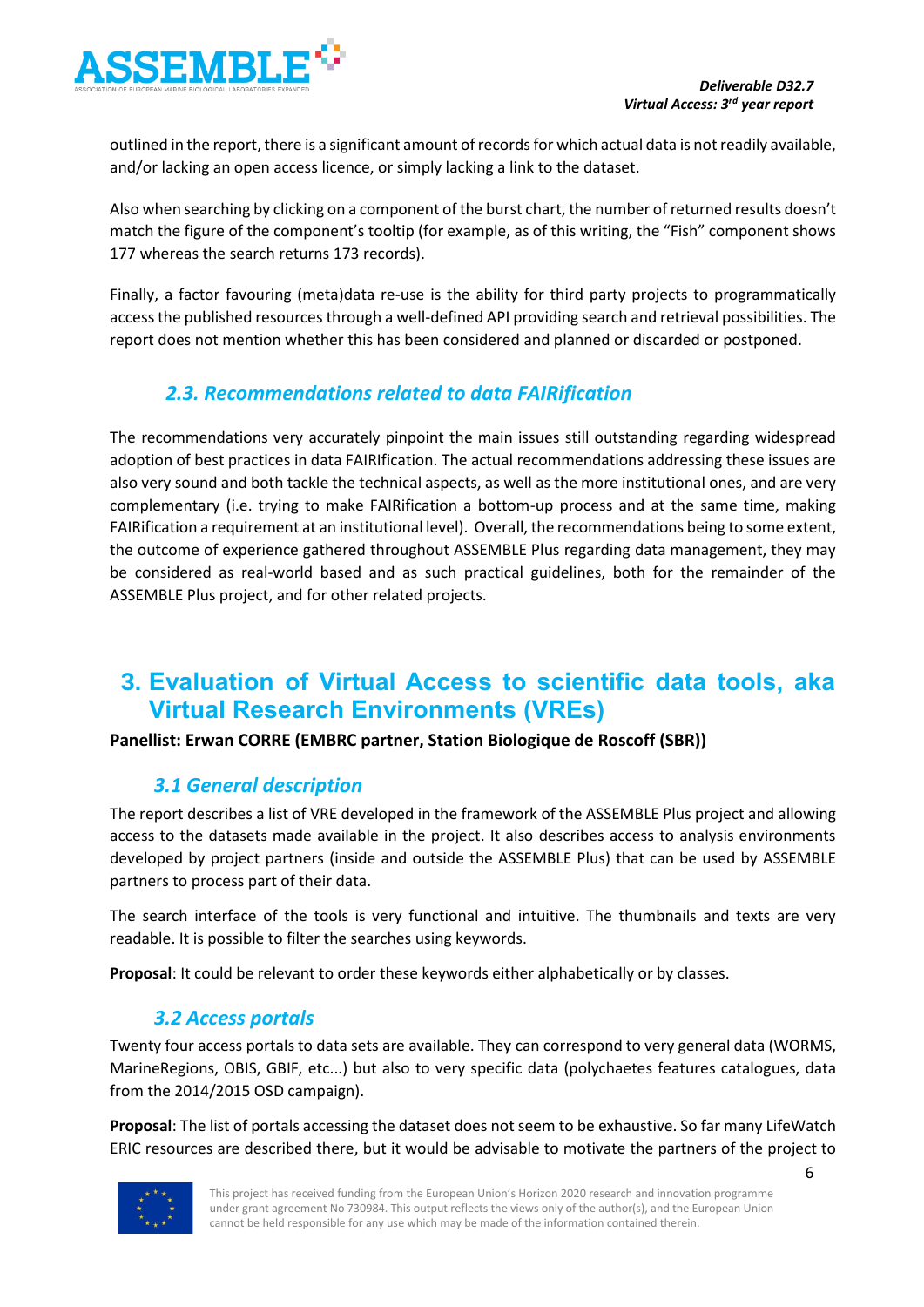

promote the access to their own portals in this catalogue. This enrichment would allow a more precise categorization of the accesses (general data, physico-chemical data, data on large eukaryotes, data on protists, data on microorganisms, genetic data, etc.).

### *3.3 Virtual research analysis environments*

<span id="page-6-0"></span>Accessible under the "Analysis tab", nineteen environments are available. Most of them correspond to online analysis tools (RvLab, imngs, BioVeL workflows, LifeWatch ERIC analysis portals and elabs) and are not specifically linked to marine data. There are also some R-shiny applications (LifeWatch ERIC Data Explorer, MarineSPEED) for marine data visualization and mining.

On the other hand, some of these tools correspond to standalone applications to be executed on a workstation (PlanktonToolbox, PEMA, AMBI, GISMO) or to R packages (ETN R, worms R, Rhea R packages) and could be considered as Virtual Research Environment (https://en.wikipedia.org/wiki/Virtual research environment). They should be classified by another category (softwares; R-packages)

Some tools seem old and not maintained (ISS-Phyto (last update 2011). Some recording systems are nonfunctional (ISS-Phyto, Access to Rvlab (LifeWatch Greece) connection with ORCID doesn't seem to be functional).

**Proposal**: It would be relevant to enrich this catalogue with additional VRE, particularly with regard to the analysis of genetic data (metaB and metaG).

For the analysis of environmental data many pipelines are available in the European and national Galaxy instances [\(https://usegalaxy.eu/,](https://usegalaxy.eu/) <https://usegalaxy.fr/>[,http://galaxy4metab.sb-roscoff.fr/,](http://galaxy4metab.sb-roscoff.fr/) etc.). An instance specifically dedicated to environmental data [\(https://github.com/65MO/Galaxy-E\)](https://github.com/65MO/Galaxy-E) is hosted on the European instance [\(https://ecology.usegalaxy.eu/\)](https://ecology.usegalaxy.eu/). EBI has also done a great deal of work on data structuring to provide a single portal for collecting and analysing metagenomic and metagenomic data [\(https://www.ebi.ac.uk/metagenomics/\)](https://www.ebi.ac.uk/metagenomics/). The data collected in MGnify are now referenced in GBIF (DOI: 10.3897/biss.3.37036).

It could be interesting to get closer to the Biodiversity working group currently being structured within ELIXIR infrastructure to promote the interoperability of the catalogues collected by the two groups in order to limit maintenance efforts.

For example, the biotools catalogue <https://bio.tools/> offers very exhaustive access to a very large number of tools and general or specific ERVs. (for the sailor, we can cite: Marine Metagenomics Portal [\(https://mmp.sfb.uit.no/\)](https://mmp.sfb.uit.no/), METdb [\(http://metdb.sb-roscoff.fr/metdb/\)](http://metdb.sb-roscoff.fr/metdb/), OGA/OBA [\(http://tara](http://tara-oceans.mio.osupytheas.fr/ocean-gene-atlas/)[oceans.mio.osupytheas.fr/ocean-gene-atlas/\)](http://tara-oceans.mio.osupytheas.fr/ocean-gene-atlas/), genoma [\(http://bioinfo.szn.it/genoma/\)](http://bioinfo.szn.it/genoma/) etc. In addition, the Workflow-hub [\(https://workflowhub.eu/\)](https://workflowhub.eu/), currently being developed as part of the EOSC life project, aims to eventually list a very broad spectrum of workflows (CWL, snakemake, nextflow, galaxy) for data analysis.

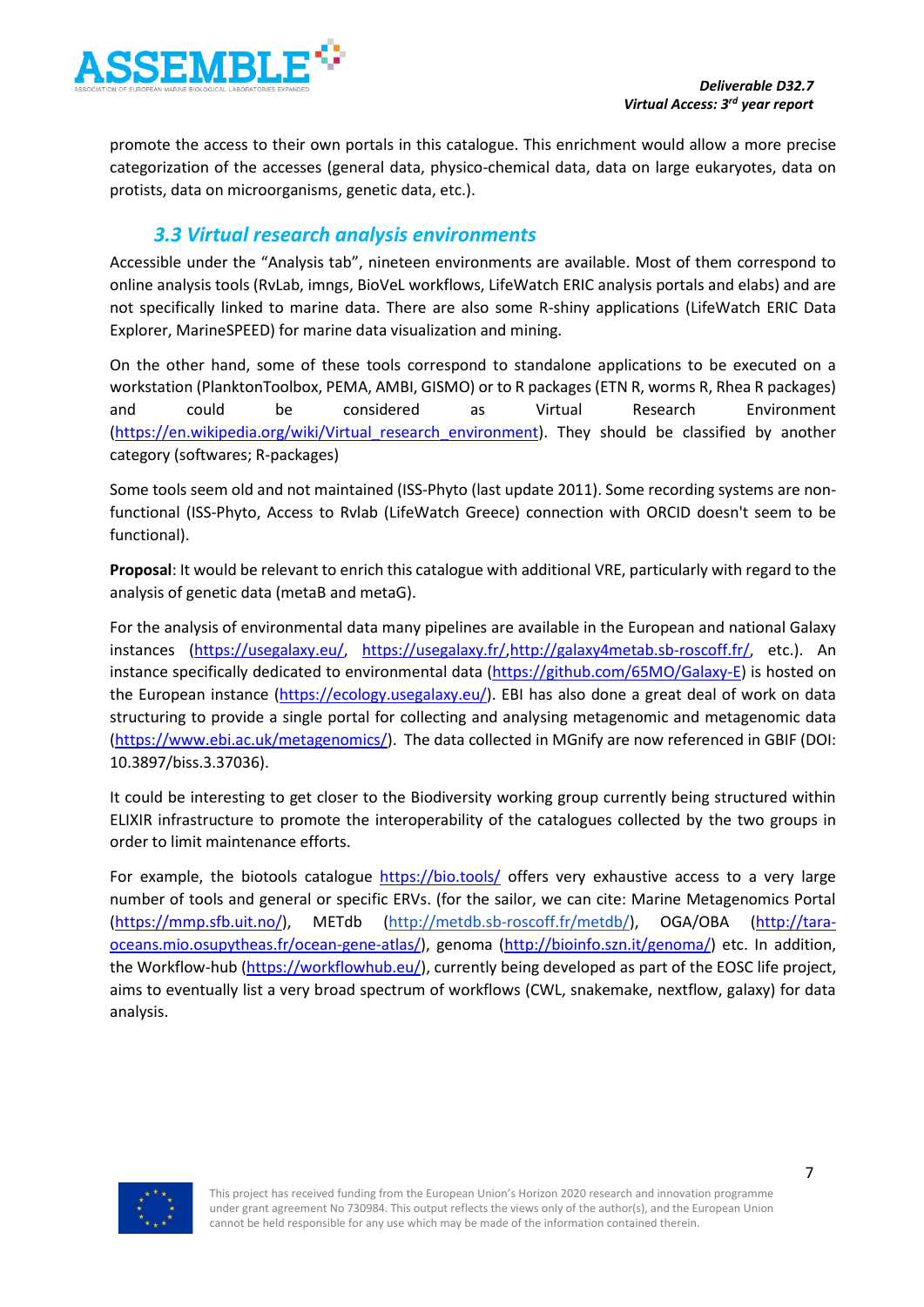

#### **Panellist: Dan Lear (ASSEMBLE Plus Partner), Marine Biological Association (MBA)**

#### <span id="page-7-0"></span>*3.4 General description*

The VRE list on the website presents a clear, image-driven point of access to the VREs for browsing and further interrogation. There is a "keywording" filter in the left-hand column.

**Proposal**: It is not clear the source or rationale behind these keywords. Ideally, they should come from an existing controlled vocabulary, or form the basis of a new controlled vocabulary to provide consistent keywording. The images, whilst visually appealing do not contribute to the user experience. It would be more useful to present a short summary or descriptive text relating to the VRE. A free-text search for both Access points and Analysis resources would help users identify relevant resources.

Access portals: 24 access portals are presented using the thumbnail and keyword approach described above.

**Proposal**: It is not clear what the prioritisation or rationale for selecting/presenting these access points has been. Do they represent a unique or significant resource? Some indication of the reason for inclusion would help the naive user. Additionally, an indication of "maturity" or the expected longevity and temporal and/or spatial range of the resource would help guide the user. this could be achieved through additional, controlled vocabulary-based keywords or short descriptive text alongside/in place of, each thumbnail

#### *3.5 Virtual research analysis environments*

<span id="page-7-1"></span>Nineteen analysis environments are presented to the user using the same interface as described above. The detail page for each resource provides a useful summary and overview.

**Proposal**: The same issues with keywords and thumbnails exist as described above. In addition, the available keyword changes between the Access and Analyze section. Whilst this may reflect availability of resources, it is not clear why keywords are ordered and presented in a seemingly random order.

The detail page provides a good overview for the user, but in order to get to this point the user needs to have a deeper understanding of the specific resource as there is insufficient information on the summary/browse page. Additional search/browse tools would help the user experience.

Additionally, there is no indication of when the resources were last accessed or updated. The date of submission, could be augmented with an "updated" or "accessed" date to improve user confidence.